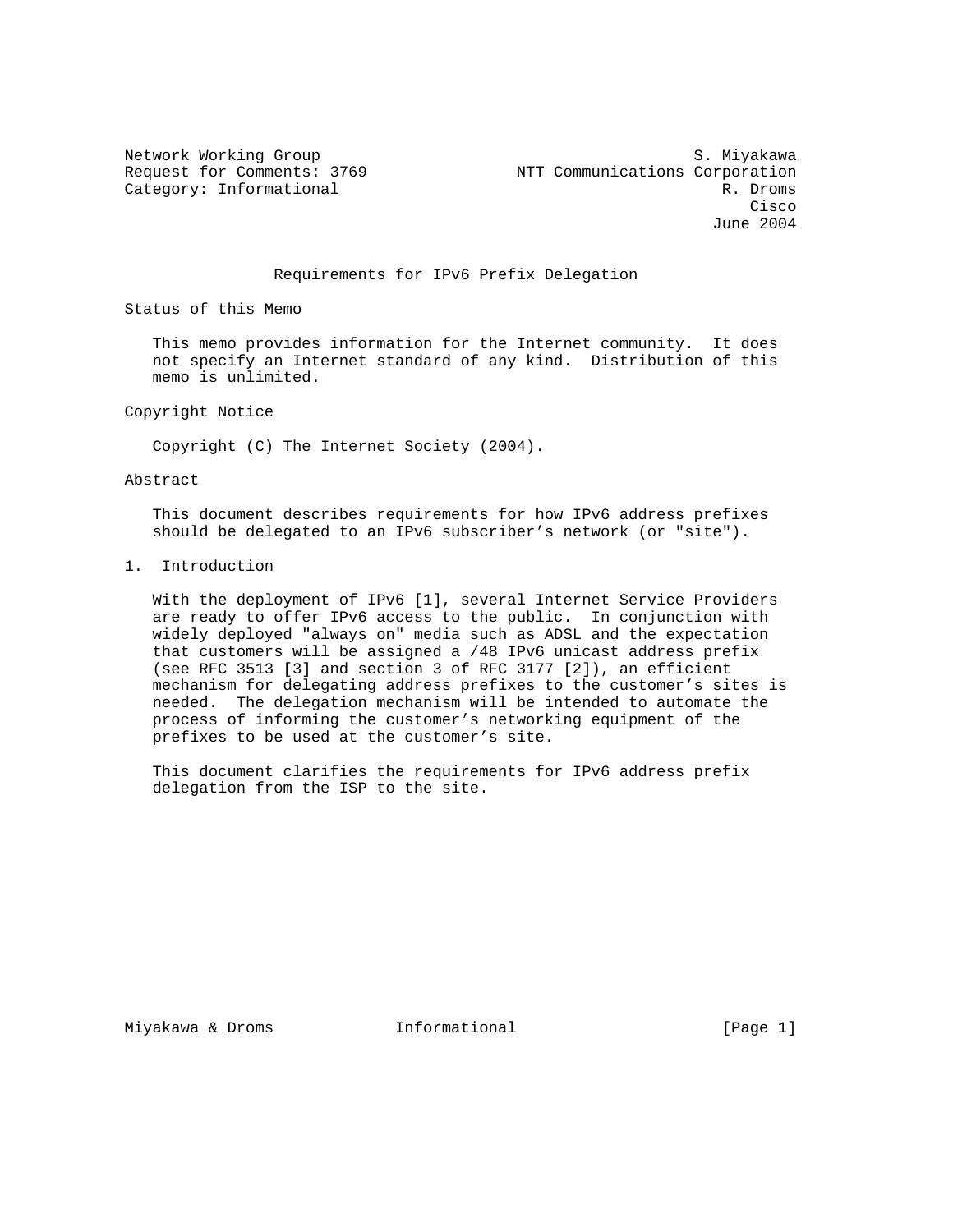# 2. Scenario and terminology

 The following figure illustrates a likely example for the organization of a network providing subscription IPv6 service:

|      |                                              | $+ - - - - - - - + 1$   |                   |  |  |
|------|----------------------------------------------|-------------------------|-------------------|--|--|
|      | ISP Edge Router   Point-to-point   Customer+ |                         |                   |  |  |
|      |                                              | -+ Router               | Customer networks |  |  |
| (PE) | link                                         | (CPE)                   | $+$               |  |  |
|      |                                              | $+ - - - - - - - + \ \$ |                   |  |  |
|      |                                              |                         |                   |  |  |
|      |                                              |                         |                   |  |  |
|      |                                              |                         |                   |  |  |

Figure 1: Illustration of ISP-customer network architecture

### Terminology:

- PE: Provider edge device; the device connected to the service provider's network infrastructure at which the link to the customer site is terminated
- CPE: Customer premises equipment; the device at the customer site at which the link to the ISP is terminated
- 3. Requirements for Prefix Delegation

 The purpose of the prefix delegation mechanism is to delegate and manage prefixes to the CPE automatically.

3.1. Number and Length of Delegated Prefixes

 The prefix delegation mechanism should allow for delegation of prefixes of lengths between /48 and /64, inclusively. Other lengths should also be supported. The mechanism should allow for delegation of more than one prefix to the customer.

Miyakawa & Droms **Informational Informational** [Page 2]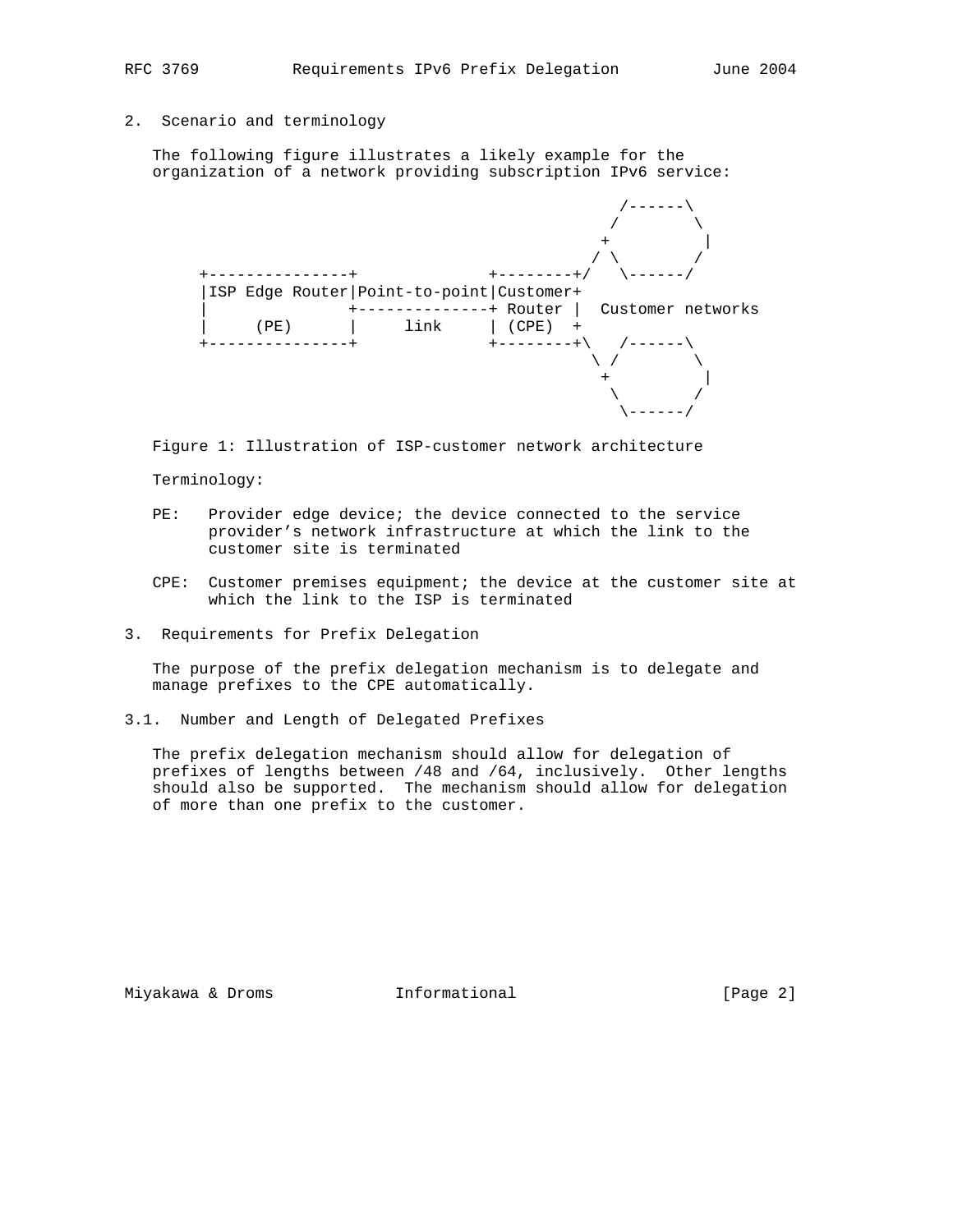3.2. Use of Delegated Prefixes in Customer Network

 The prefix delegation mechanism must not prohibit or inhibit the assignment of longer prefixes, created from the delegated prefixes, to links within the customer network. The prefix delegation mechanism is not required to report any prefix delegations within the customer's network back to the ISP.

3.3. Static and Dynamic Assignment

 The prefix delegation mechanism should allow for long-lived static pre-assignment of prefixes and for automated, possibly short-lived, on-demand, dynamic assignment of prefixes to a customer.

3.4. Policy-based Assignment

 The prefix delegation mechanism should allow for the use of policy in assigning prefixes to a customer. For example, the customer's identity and type of subscribed service may be used to determine the address block from which the customer's prefix is selected, and the length of the prefix assigned to the customer.

3.5. Expression of Requirements or Preferences by the CPE

 The CPE must be able to express requirements or preferences in its request to the PE. For example, the CPE should be able to express a preference for a prefix length.

3.6. Security and Authentication

 The prefix delegation mechanism must provide for reliable authentication of the identity of the customer to which the prefixes are to be assigned, and must provide for reliable, secure transmission of the delegated prefixes to the customer.

 The prefix delegation should provide for reliable authentication of the identity of the service provider's edge router.

3.7. Accounting

 The prefix delegation mechanism must allow for the ISP to obtain accounting information about delegated prefixes from the PE.

3.8. Hardware technology Considerations

 The prefix delegation mechanism should work on any hardware link technology between the PE and the CPE and should be hardware technology independent. The mechanism must work on shared links.

Miyakawa & Droms Informational [Page 3]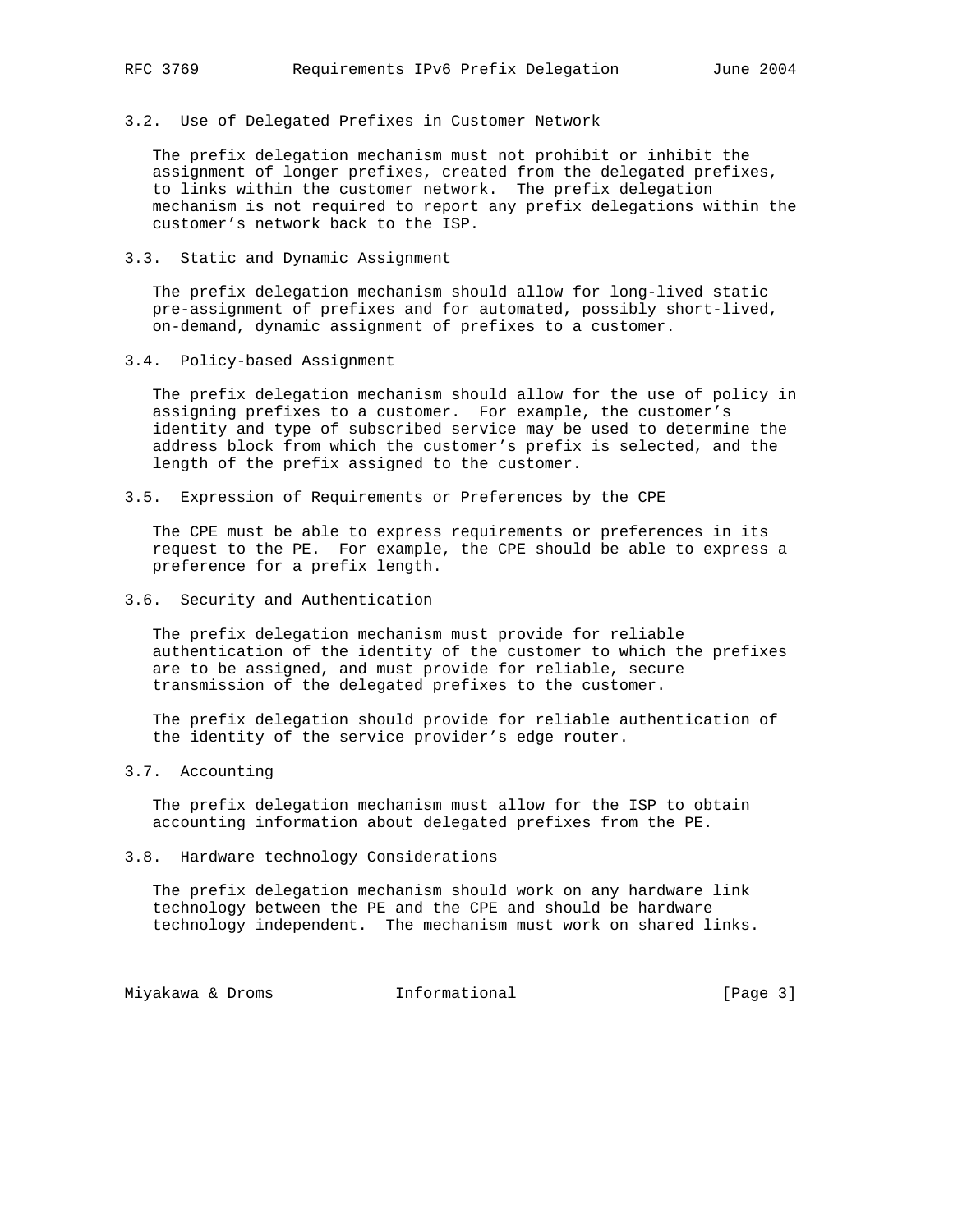The mechanism should work with all hardware technologies with either an authentication mechanism or without, but ISPs would like to take advantage of the hardware technology's authentication mechanism if it exists.

4. Security considerations

 Section 3.6 specifies security requirements for the prefix delegation mechanism. For point to point links, where one trusts that there is no man in the middle, or one trusts layer two authentication, authentication may not be necessary.

 A rogue PE can issue bogus prefixes to a requesting router. This may cause denial of service due to unreachability.

 A rogue CPE may be able to mount a denial of service attack by repeated requests for delegated prefixes that exhaust the PE's available prefixes.

5. Acknowledgments

 The authors would like to express thanks to Randy Bush, Thomas Narten, Micheal Py, Pekka Savola, Dave Thaler, as well as other members of the IPv6 working group and the IESG for their review and constructive comments. The authors would also like to thank the people in the IPv6 operation group of the Internet Association of Japan and NTT Communications IPv6 project, especially Toshi Yamasaki and Yasuhiro Shirasaki for their original discussion and suggestions.

- 6. Informative References
	- [1] Deering, S. and R. Hinden, "Internet Protocol, Version 6 (IPv6) Specification", RFC 2460, December 1998.
	- [2] IAB and IESG, "IAB/IESG Recommendations on IPv6 Address", RFC 3177, September 2001.
	- [3] Hinden, R. and S. Deering, "Internet Protocol Version 6 (IPv6) Addressing Architecture", RFC 3513, April 2003.

Miyakawa & Droms **Informational Informational** [Page 4]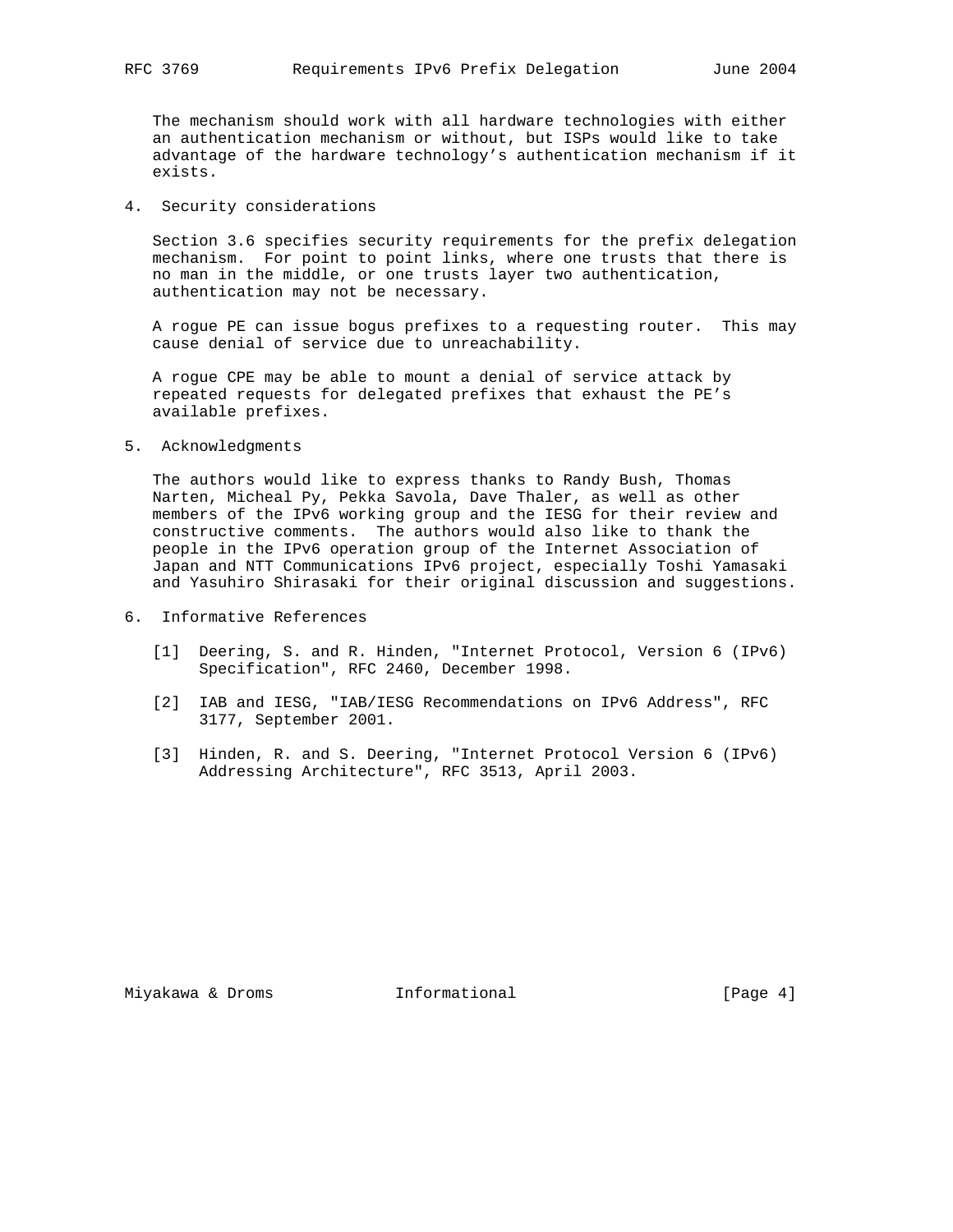7. Authors' Addresses

 Shin Miyakawa NTT Communications Corporation Tokyo Japan

 Phone: +81-3-6800-3262 EMail: miyakawa@nttv6.jp

 Ralph Droms Cisco 1414 Massachusetts Avenue Boxborough, MA 01719 USA

 Phone: +1 978.936.1674 EMail: rdroms@cisco.com